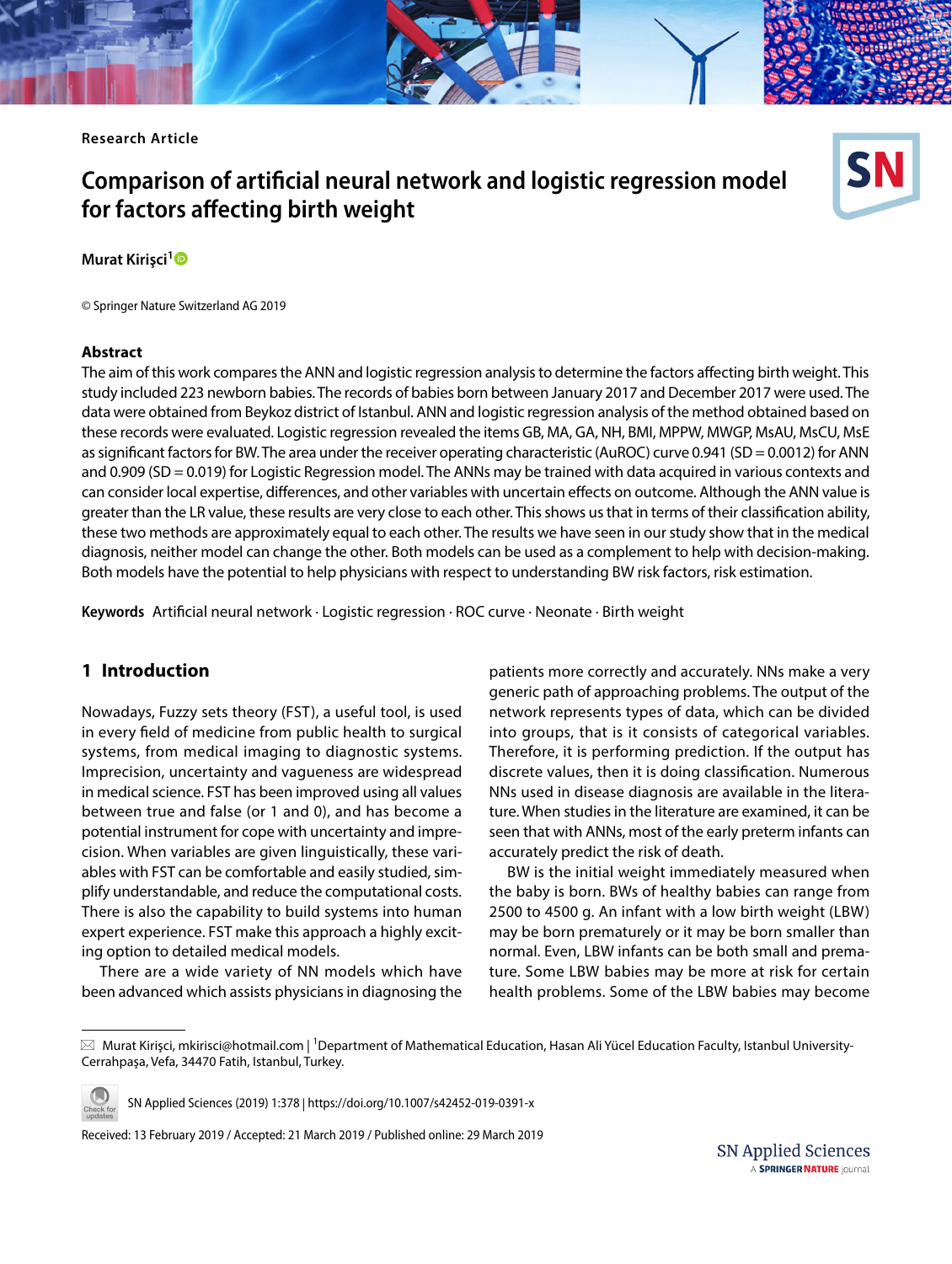sick and develop infections in the frst days of their lives. In the frst days of life, infants who not have these problems may also have long-term problems such as social development and learning disorders. One of the most important factors afecting perinatal morbidity and mortality is the BW of the baby. The birth of the baby on the ideal BW will reduce the perinatal risk. However, BW is a major determinant of infant morbidity and mortality.

Infants born with LBW are more vulnerable to death because they are not immaturity, and this is considered a very important health index  $[43]$  $[43]$ . In the literature, the relationship between LBW and infant mortality has been clearly demonstrated. This is the reason why the factors afecting the BW are primarily studied in terms of public health. Many diferent risk factors have been studied that afect BW. Variables afecting BW are mainly socioeconomic, physical, medical, ethnical and anthropometric categories. Investigating the relationship between one or more of these parameters and the BW will have important consequences. Therefore, it is thought that the factors that may cause babies to be born at LBW and their correction are thought to reduce perinatal morbidity and mortality.

Given the birth outcomes, LBW appears to be a serious problem, especially in developing and undeveloped countries. World Health Organization (WHO) data shows that more than 20 million infants in the world are born LBW, annually. When LBW infant incidence is examined according to the continents, it is seen most in Asia (18.3%) and least in Europe (6.4%). According to WHO data, LBW infant incidence is 18.6% in undeveloped countries, 16.5% in developing countries and 7.0% in developed countries.

The main source of data for this study is the live births in Beykoz, Gumussuyu Health Center (BGHS). Due to the "Family Medicine " registration system, BGHS records contain very detailed information about newborn babies and mothers. Using an ANN for input data on neonatal birth weight, we aimed to:

- predict the individual neonatal birth weight from their input data,
- compare the net's performance with that of a logistic regression (LR) model.

# **2 Material and method**

## **2.1 Type of study**

In this study, factors affecting BW from birth records between January 2017 and December 2017 were examined.

#### **2.2 Selection of area and samples**

A database was created from the Beykoz District in Istanbul. The records that make up the database consist of the information of the infants followed up by the "Family Medicine System" in BGHS. Records with incomplete information in the dataset have been eliminated.

Beykoz is a relatively rural area in Istanbul. People living in Beykoz usually occur families who have migrated from Anatolia to Istanbul. The lifestyle in Beykoz is mostly rural life rather than urban life. The habits of the people in Beykoz are the cultural lives of the regions where they emigrate. The lives of the people in Beykoz continue according to their economic conditions and lifestyles. Therefore, the life in Beykoz is closer to the disadvantaged zone status.

There are 250.410 people living in the district of Beykoz. The population of the Gümüşsuyu neighborhood is 14.306. Gümüşsuyu is the second most populous neighborhood of the Beykoz district.

It will be useful to examine the impact of the lifestyle of the people living in the rural area on their health. Therefore, the samples of the work consisted of 223 babies born in the Gümüşsuyu neighborhood of Beykoz in Istanbul between January 2017 and December 2017.

## **2.3 Types of study variables**

There are 19 independent variables and one dependent dichotomous variable (BW) that form a database. These data were obtained from 223 samples.

The 19 independent variables used in constituting the database are gender of the baby (GB), maternal age (MA), Body Mass Index (BMI), gravida (Gr), parity (Par), nutrition habits (NH), inter-pregnancy interval (IPI), mother's education (MsE), father's education (FsE), antenatal care (AC), gestational age (GA), maternal pre-pregnancy weight (MPPW), maternal weight gain in pregnancy (MWGP), mother's working status (MsWS), income level (IL), mother's alcohol use (MsAU), mother's cigarette use (MsCU), mother's caffeine use (MsCafU), mode of delivery (MD).

From these variables, "antenatal care" has been abolished since each sample cannot be obtained with the correct information. In the same way, this variable has also been eliminated because sufficient and accurate information cannot be obtained about "mother's use of cafeine". In this study, outcome variable is the BW of the baby. Table [1](#page-2-0) shows how these variables are selected:

The World Health Organization categorized BMI [[44](#page-8-1)]. It used metric units (kilograms and meters,  $kg/m<sup>2</sup>$ ) to calculate the BMIs. For BMI $\geq$  30, Obese Class was evaluated as a single class.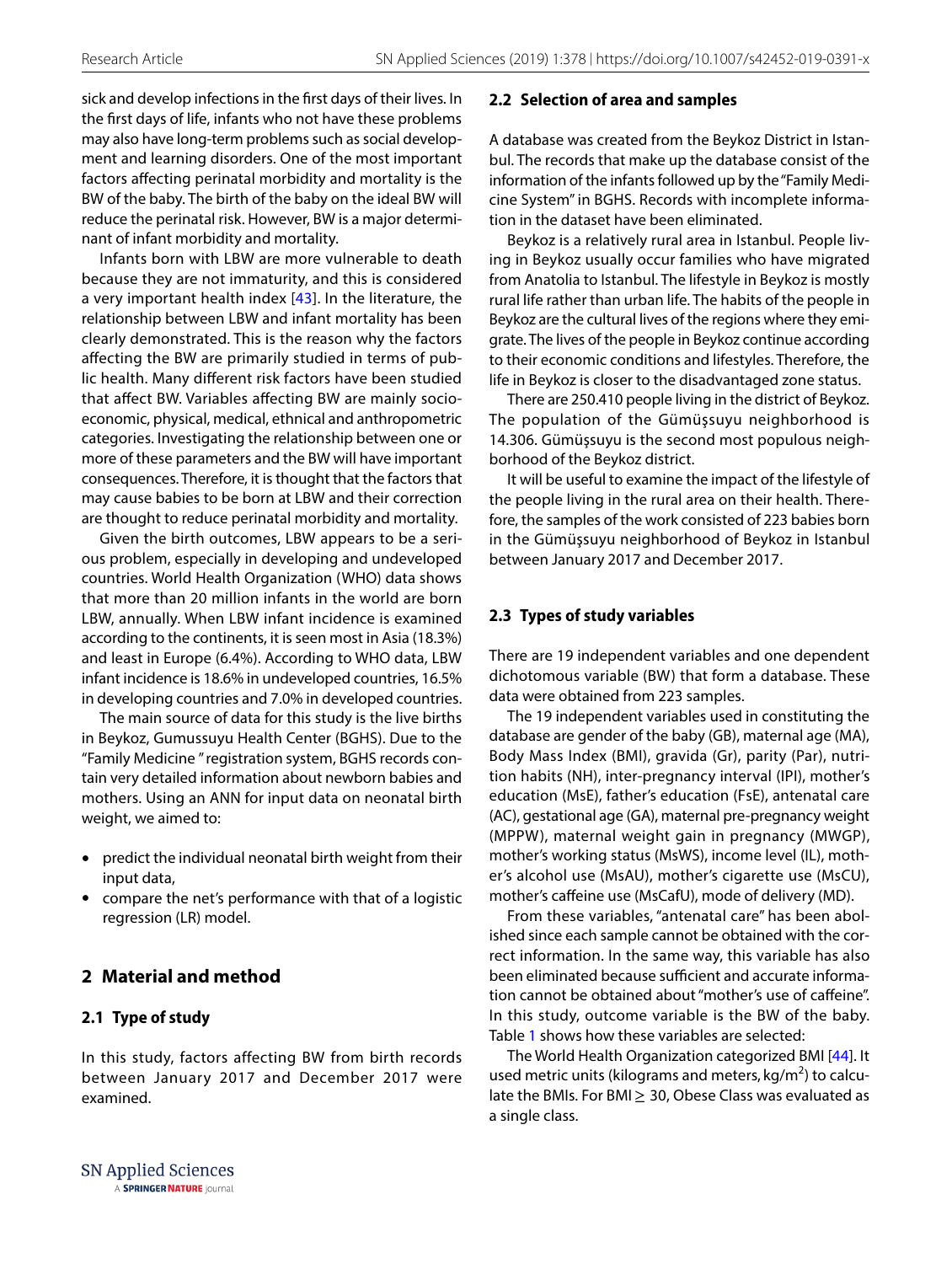### **2.4 Type of analysis**

#### **2.4.1 Artifcial neural networks (ANNs)**

ANNs, one of the research felds of artifcial intelligence science, includes studies on learning computers. Today, computers and computer systems have become indispensable parts of our lives. Computers have gained the ability to summarize large amounts of data over time and comment on events using this data, while only accounts or data transfers can be made in the past years. Nowadays, computers are able to make decisions about events and to learn the relationship between them. Problems that cannot be formulated mathematically and cannot be solved can also be solved by computers.

Thanks to their learning features, ANNs are able to provide solutions to the problems that are too complex for traditional techniques. Again, thanks to their learning ability, they can make generalizations in previously unexplored situations using known examples. In ANNs information storage is done with training samples using the training feature provided. With trial and error, the network learns how to do the job on its own. An ANN learns by evaluating the changes in the input set and produces an output to it. The learning process takes place with a learning algorithm that will produce the same output for similar input sets. Training of networks found analogous to nervous structures is similar to the training of a normal livings. The separation of classes from each other is achieved by the stepwise processing of the information

<span id="page-2-0"></span>

| Table 1 Definitions of independent variables |  |  |
|----------------------------------------------|--|--|
|                                              |  |  |

| Variable    | Definition (coding)                                         |  |  |
|-------------|-------------------------------------------------------------|--|--|
| GB          | Male $(1)$ , Female $(2)$                                   |  |  |
| MA          | $19-25(1)$ , $25-35(2)$ , $35+(3)$                          |  |  |
| GA          | $<$ 37 (1), $>$ 37 (2)                                      |  |  |
| Gr          | $1 - 4$                                                     |  |  |
| Par         | $1 - 4$                                                     |  |  |
| NΗ          | Regular (1), Irregular (2)                                  |  |  |
| IPI (month) | $0 - 72$                                                    |  |  |
| <b>BMI</b>  | $<$ 18.5 (1), 18.5 - 24.99, 25.0 - 29.99 (3), $>$ 30 (4)    |  |  |
| MPPW (kg)   | $48-65(1)$ , $65+(2)$                                       |  |  |
| MWGP (kg)   | $5-11(1)$ , $11+(2)$                                        |  |  |
| MsAU        | Use $(1)$ , No use $(2)$                                    |  |  |
| <b>MsCU</b> | Use (1), No use (2)                                         |  |  |
| <b>MD</b>   | Normal (1), C-section (2)                                   |  |  |
| $MSE*$      | $P(1)$ , $S(2)$ , $H(3)$ , $U(4)$                           |  |  |
| $FSE*$      | $P(1)$ , $S(2)$ , $H(3)$ , $U(4)$                           |  |  |
| <b>MsWS</b> | Working $(1)$ , No working $(2)$                            |  |  |
|             | $IL (monthly)$ < \$1000 (1), \$1000-\$3000 (2), \$3000+ (3) |  |  |

\**P* primary, *S* secondary, *H* high, *U* university

taken from the sample set by the learning algorithm. Using ANNs, machines have acquired the abilities such as learning, generalization, classifcation, estimation and perception.

With the development of computer technology, human beings do almost all of their processing on these innovative technologies and enable new methods to be found. The definition of artificial neurons was first given by McCulloch and Pitts [[31\]](#page-8-2). After these initial defnitions, the rapid progress of information technology afected the development of NNs. In the 1980s, the idea that a machine could be thought of as a human being was introduced, and in the 1990s Artifcial Neural Networks technology developed rapidly [\[21](#page-8-3), [27](#page-8-4), [31\]](#page-8-2).

NNs are algorithms produced by sampling the shape of the human brain. NNs can collect information about samples, make generalizations, and then decide on those samples using information learned in comparison with samples that they have never seen before. Because of these learning and generalizations, NNs fnd wide application in many scientifc felds and demonstrate their ability to solve complex problems successfully. NNs according to another defnition, parallel and distributed information processing structures, which are inspired by the human brain, interconnected by weighted links and each comprising processing elements having their own memory, in other words, computer programs that mimic biological neural networks.

The advantages of using NNs can be expressed as follows:

- Set the rules by giving input and output information during learning.
- Benefit from experience.
- The calculation is cumulative, asynchronous and parallel after learning.
- Memory is allocated and spread out over the network.
- There is error tolerance.

Artifcial neural networks are a class of nonlinear regression and discrimination statistical methods. They are of proven value in many areas of medicine. They do not require a priori information regarding the phenomenon, and they make no distributional assumptions. When the appropriate method is used to avoid over ftting (i.e., loss of generalization by ftting the patterns to the test data too precisely), artifcial neural networks are usually at least as accurate as classical statistical models, and, depending on the complexity of the phenomena, they can be much more accurate (Fig. [1](#page-3-0)).

 As also shown in Fig. [2](#page-3-1), in our model, the number of hidden neurons is 10. The data were divided into the sets such as for training 70% ( $n = 157$ ), for validation 15%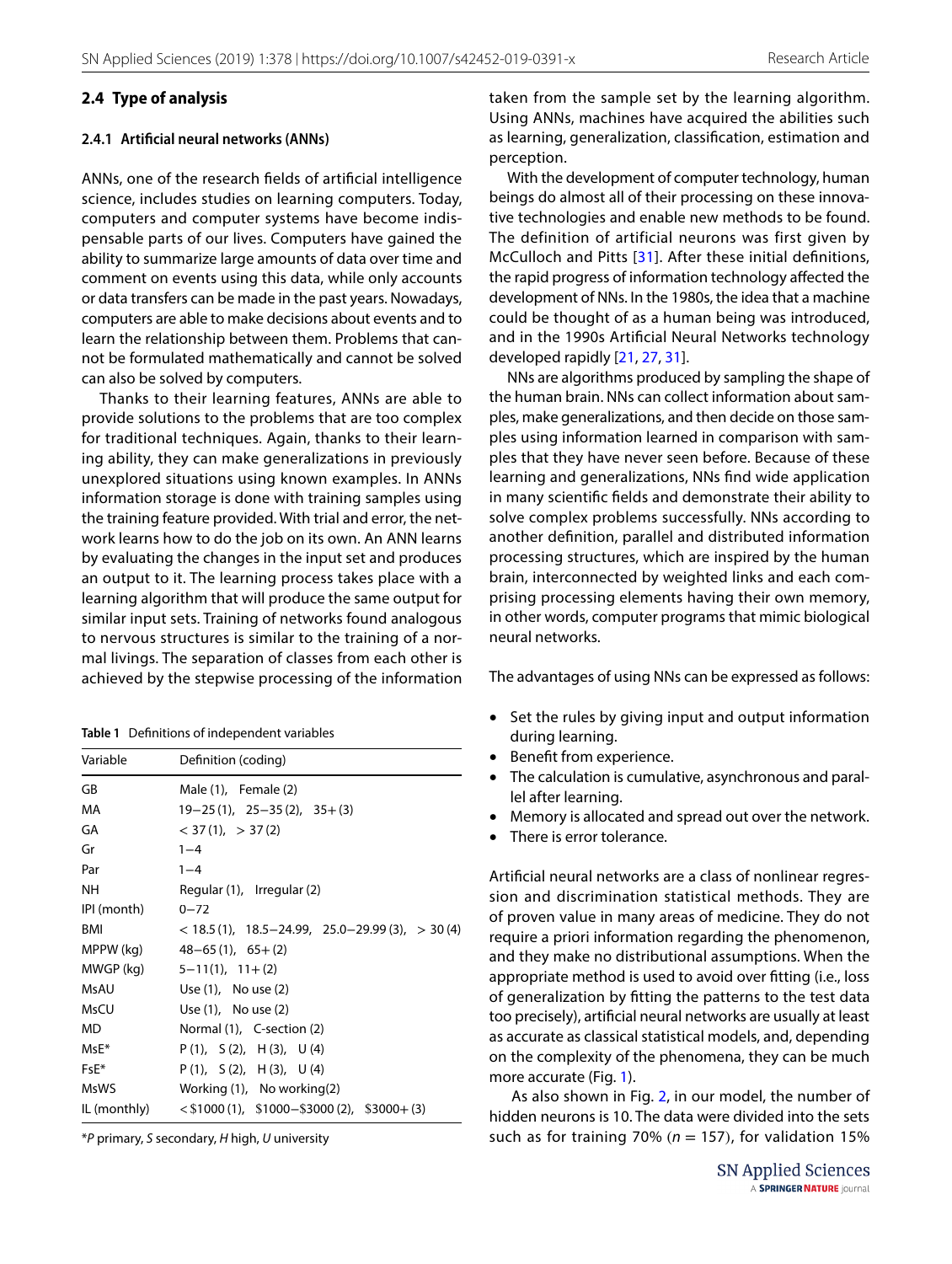$(n = 33)$  and for testing 15%  $(n = 33)$ . Levenberg-Marquardt algorithm is chosen for training and Mean Squared Error is chosen for performance.

#### **2.4.2 Logistic regression (LR)**

Like all regression analyses, the logistic regression (LR) is a predictive analysis. LR is used to describe data and to explain the relationship between one dependent binary variable and one or more nominal, ordinal, interval or ratio-level independent variables.

LR is an algorithm that learns a model for binary classifcation and is a statistical method for analyzing a dataset in which there are one or more independent variables that determine an outcome.

LR models generally include only the variables that are considered "important" in predicting an outcome. With use of *p* values, the importance of variables is defned in terms of the statistical significance of the coefficients for the variables. The significance criterion  $p \leq 0.05$  is commonly used when testing for the statistical significance of variables; however, such criteria can vary depending on the amount of available data. For example, if the number of observations is very large, predictors with small effects on the outcome can also become signifcant. To avoid exaggerating



<span id="page-3-0"></span>**Fig. 1** Neural network model layers: input, hidden, output. *Source*: Ramesh et al. [[35\]](#page-8-10)

the signifcance of these predictors, a more stringent criterion (e.g.,  $p \leq .001$ ) can be used.

The name of the LR analysis is derived from the logit transformation applied to the dependent variable. If the dependent variable is a binary categorical variable (or multivariate), this analysis is called binary (multinomial) logistic regression analysis.

Mathematically, LR is based on probability, odds and logarithm of odds. In LR, odds is defned as divide of the probability of have an event and the probability of not have an event. That is, for *f*(*E*) is a probability of an event *E* and  $1 - f(E)$  is a probability of no an event,

odds = 
$$
\frac{f(E)}{1 - f(E)}.
$$

The concept of Logit is defned natural logarithm of odds ratio.

In LR, *Y* is the likelihood that a result or the other will occur, based on a nonlinear model that results in the best possible linear combination of the predictor variables. Then,

$$
Y_i = \frac{e^T}{1 - e^T},
$$

where *Y* is the estimated probability that the *i*th item belongs to one of the categories of the dependent variable and *T* is defned as

$$
T = B_0 + B_1 X_1 + \dots + B_k X_k.
$$

Then,

$$
\ln\left(\frac{Y}{1-Y}\right) = B_0 + B_1X_1 + \dots + B_kX_k.
$$

In LR, the probability values range from 0 to 1. However, in order for the predicted values not to fall outside this range, the possibility is rephrasing as odds and the logit value is calculated.

### **2.5 ANN and LR in medicine**

Because of the signifcantly fexibility of input data, ANNs have proven helpful in medicine. ANNs have various applications in medical science [[6,](#page-8-5) [8](#page-8-6), [24,](#page-8-7) [26](#page-8-8), [30\]](#page-8-9).

<span id="page-3-1"></span>

**SN Applied Sciences** A SPRINGER NATURE journal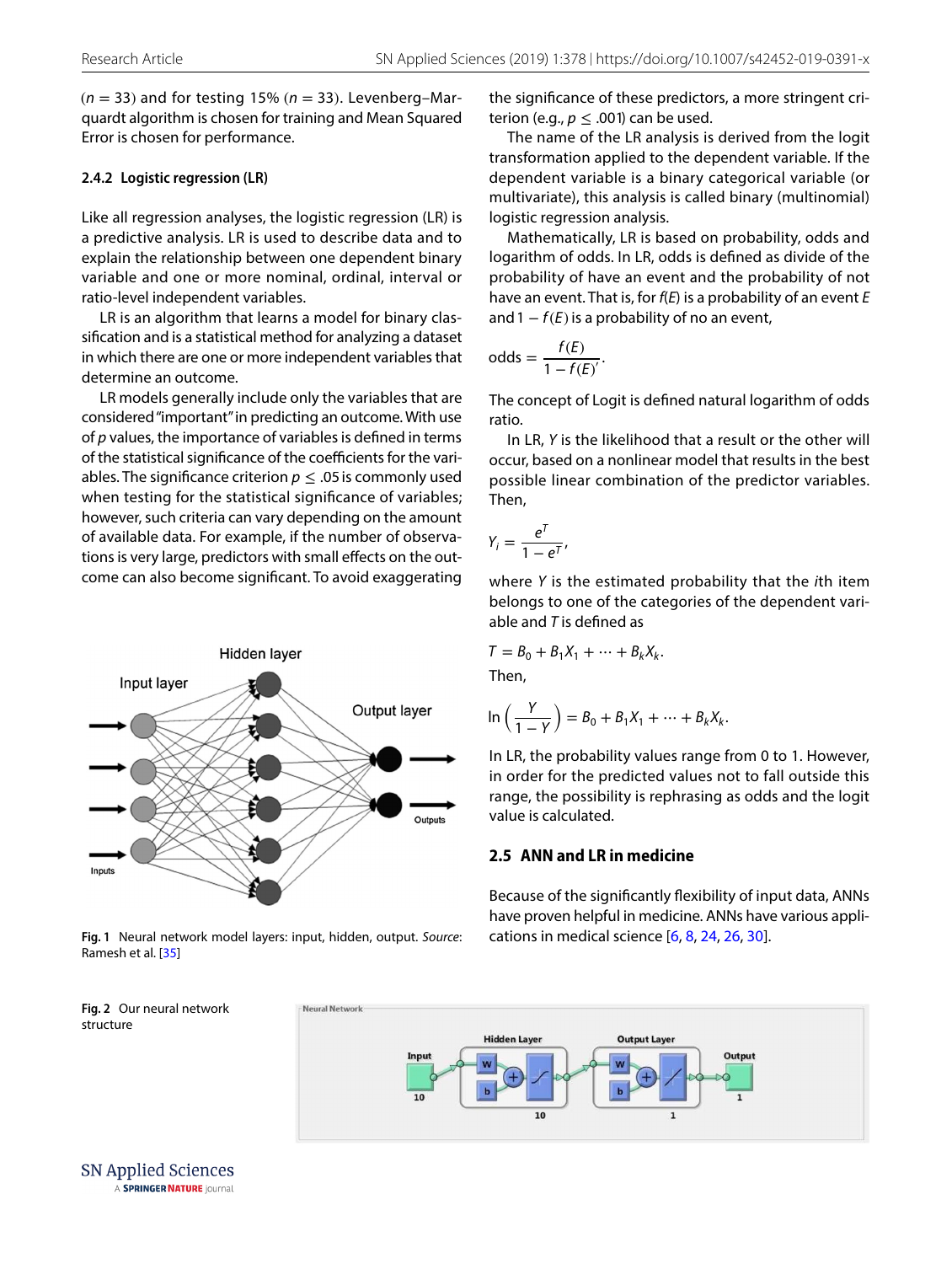Itchhaporiaa et al. [[24\]](#page-8-7) characterizes the computer technology of ANNs and investigates the usage of ANN technology in clinical cardiovascular research. Amato et al. [[2](#page-7-0)] study and discuss the philosophy, capabilities, and limitations of ANNs in medical diagnosis. In this discuss, medical diagnosis examples such as cardiovascular diseases, cancer, diabetes are presented. The method of classifying cancers to specifc diagnostic categories based on their gene was developed using ANNs [[26\]](#page-8-8). Wang et. al. [\[41\]](#page-8-11) improved an ANN model. The model can be used to fast detect those at high risk of Type 2 Diabetes Mellitus, and monitor undiagnosed Type 2 Diabetes Mellitus patient in rural adults using demographic, lifestyle, and anthropometric data.

Firstly, the authors describe the fundamentals of NNs and then discuss the main application felds of NN technology in medicine, in  $[32]$ . Baxt  $[8]$  $[8]$  discussed the applications of NN in medicine and gave some examples such as myocardial infarction, analysis of plain radiographs of focal bone lesions, waveform analysis. Multilayer NN, probabilistic NN and learning vector quantization NN results were obtained for thyroid disease diagnosis and these results were compared. It is seen that the results obtained are better than the results presented in previous studies [[37](#page-8-13)].

A geometrical interpretation of fuzzy sets using points in a fuzzy hypercube is given [[28\]](#page-8-14). Using this geometric interpretation, fuzzy logic applications in medicine and bioinformatics are explained [[40](#page-8-15)]. Er et al. [[18](#page-8-16)] used the ANNs for diagnosis of tuberculosis. Dey et al. [\[16\]](#page-8-17) used an ANN software program located on the market to diferentiate between prognostically good and bad chronic myeloid leukemia cases. An AAN model is built for the detection of carcinoma in effusion cytology [[5](#page-8-18)]. Devi et al. [[15\]](#page-8-19) discussed NNs architectures related to the cervical cancer for detection methods at the earliest stage.

A new intelligent method in the clinical diagnosis of thoracic lung cancer surgery is proposed, that helps doctors in patient selection and identifes the risk of death in patients after surgery [\[23\]](#page-8-20). One of the causes of adverse neonatal outcomes is maternal obesity. Therefore, at the end of pregnancy, ANN models based on maternal weight status and clinical data have been developed to estimate reliable maternal blood concentrations of oxidative stress and adipokines biomarkers [[36\]](#page-8-21).

Austin and Merlo [[3\]](#page-7-1) described group of analysis. In this group, the ftting of multilevel logistic regression models are complemented.

About the ft of logistic regression models, a conspectus of several easily operated methods ofered by Hosmer et al. [[22\]](#page-8-22). Logistic regression is introduced by Wiest et al. [\[42](#page-8-23)] and exemplifed how logistic regression works with data from nasal CPAP (continuous positive airway pressure) or Intubation at Birth Trial (COIN).

The optimal selection of patients eligible for pegflgrastim prophylaxis is crucial. Because this choice is vital for medical economy. Using multivariate ordered logistic regression analysis, the signifcant factors for eligible patients to maintain the relative dose intensity (RDI) are found as younger age, anemia (less), and administration of pegfilgrastim 24−72 h after chemotherapy [\[25](#page-8-24)].

#### **2.6 Comparison of analysis**

Analysis methods of this study are ANN and LR. After data were checked, verifed, edited, data entered into MATLAB 2015b for ANN and IBM SPSS Statistics 21 for LR.

The ANN and the LR gave the BW of each neonate. For both analysis methods, the predicted results and actual results were evaluated for performance. The ROC (receiver operating characteristic) curve was used when evaluating the performances of the ANN and LR methods (Fig. [3](#page-4-0)). Sensitivity analysis was performed at various specifcity levels for the prediction accuracy of these methods and the analysis results were compared (Table [4](#page-6-0)).

When recently published articles are examined, it seems that the work done with LR models has increased. In addition, the frequency of LR models and ANNs comparison studies is also striking.

Breast cancer risk based on mammographic descriptors and demographic risk factors is estimated by LR and ANN and discussed advantages and disadvantages of these models [[4\]](#page-7-2).



<span id="page-4-0"></span>**Fig. 3** Comparison of ANN and logistic regression (AuROC)

**SN Applied Sciences** A SPRINGER NATURE journal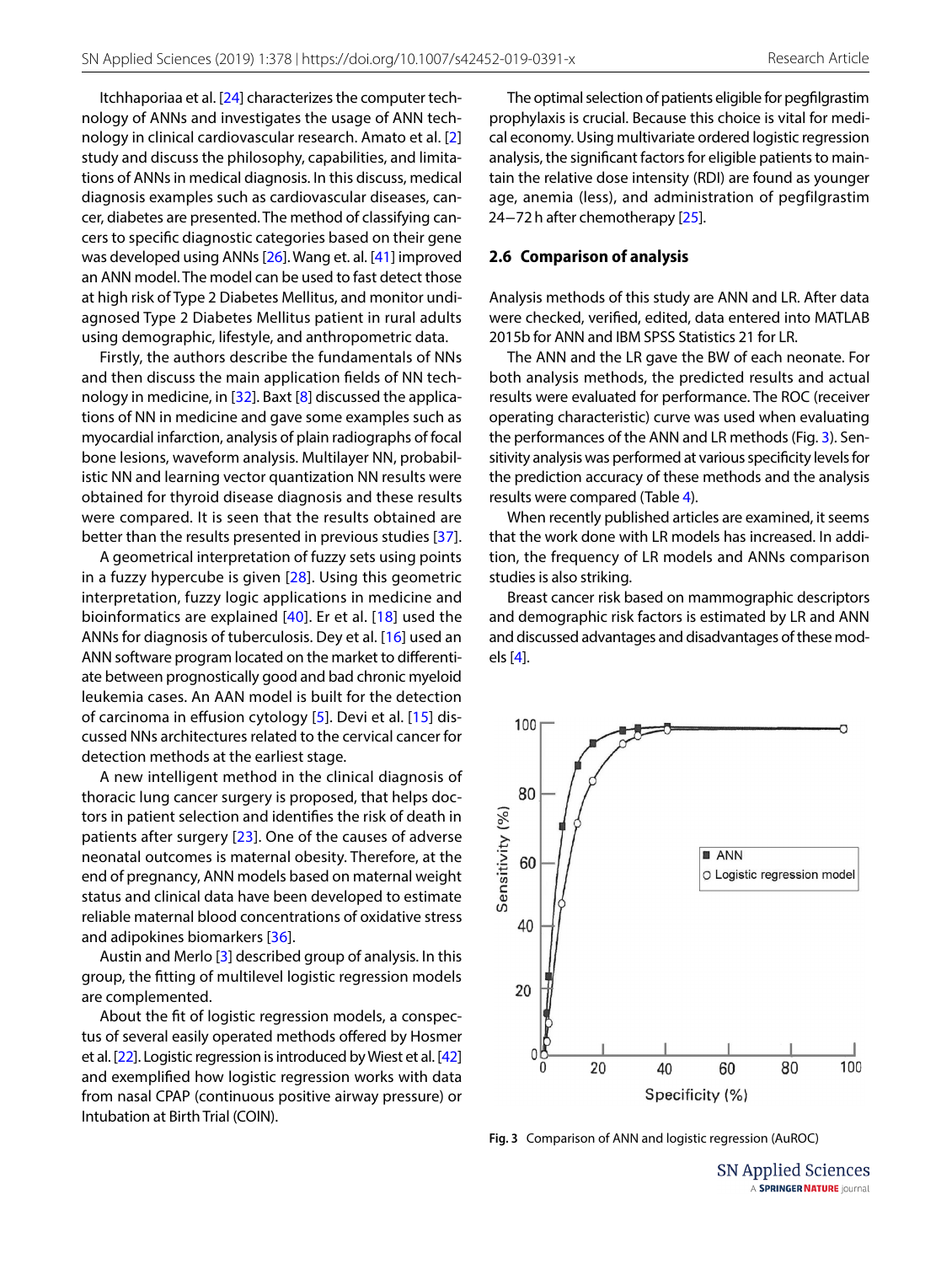In almost all medical branches, studies comparing ANN and LR results are available. Cazzaniga et al. [[11](#page-8-25)] used the ANN and LR model for cirrhosis in chronic hepatitis C patients. As a result of this comparison, they showed that the ANNs were slightly more exact than the LR.

Cucchetti et al. [[14\]](#page-8-26) presented a paper related to the ability of the ANN method which is predict tumor grade based on preoperative clinical and radiological variables. In this paper, the performance of the ANN and the performance of the LR model are compared.

Hon-Yi et al. [\[20](#page-8-27)] used the ANN for predicting in-hospital survival in (HCC) surgery patients in Taiwan. Further, they compared the predictive accuracy of ANN with that of LR model.

# **3 Results**

One of the contributing factors to the United Nations Millennium Development Goals is to reduce the low birth weight and child mortality of babies born. In this study, various factors affecting birth weight were examined. Beykoz, a rural area, was chosen for the study.

The comparison of prediction models in this study showed that accuracy in predicting BW was signifcantly higher in the ANN model than in the LR model. The prediction model in this study was constructed using registry data from the BGHS. Compared to data obtained by singlecenter series studies, data from registry studies provide a better overview of practices in large populations while avoiding referral bias or bias refecting the practices of individual surgeons or institutions.

Because ANNs use a dynamic approach to analyzing BW, they can modify their internal structure in relation to a functional objective by bottom-up computation (i.e., by using the data themselves to generate the model). ANNs can simultaneously handle numerous variables by building models with reference to outliers and nonlinear interactions among variables. Whereas conventional statistical methods reveal parameters that are signifcant only for the overall population, ANNs include parameters that are signifcant at the individual level even if they are not

<span id="page-5-0"></span>

|  | Table 2 Averages |
|--|------------------|
|--|------------------|

| Variable                           | Average |
|------------------------------------|---------|
| Birth weight (g)                   | 3130.45 |
| Maternal age                       | 29.74   |
| Gestational age (week)             | 38.2    |
| BMI ( $kg/m2$ )                    | 25.3    |
| Maternal pre-pregnancy weight (kg) | 66      |
| Maternal weight gain in pregnancy  | 13.7    |

**SN Applied Sciences** 

A SPRINGER NATURE journal

signifcant for the overall population. Unlike other standard statistical tests, ANNs can also manage complexity even when the sample size is small and even when the ratio between variables and records is unbalanced. That is, ANNs avoid the dimensionality problem.

The averages are given in Table [2](#page-5-0). The mean of mothers who are frst birth 39.46%.

Logistic regression analysis was undertaken and all variables that had a signifcant relationship with low birth weight were entered into the model.

Generally, it is known that female babies average born between 60 and 120 g less than male babies. Similarly, we found such a relationship between the birth weight of male infants and the birth weight of female infants in this study.

The effects of maternal age on BW was assessed. Participants are between 19 and 43 years old. If the maternal age is advanced during birth, BWs of babies are also heavier. If the mother is under 20 years of age, there is a possibility that the birth weight of the baby is also low. There was a signifcant progression of birth weight with advancing age. In this study, it was found that the LBW risk was high in the under 20-year-old mothers. Maternal age was positively associated with weight, BMI, as expected, and negatively associated with gestational weight gain.

Table [1](#page-2-0) presents the variables and coding of these variables. An LR model was established using these variables. LR revealed the items GB, MA, GA, NH, BMI, MPPW, MWGP, MsAU, MsCU, MsE as signifcant factors for BW (Table [3](#page-5-1)). Other factors did not reach signifcance when the odds ratio was calculated (that is, *p* value is non-signifcant).

Information on the gestational age of the newborn derived from vital statistics is used extensively for surveillance of preterm birth, to determine optimum GA for delivery, and to advance understanding of the etiologies of adverse perinatal outcome. In this work, infants whose BW is less than 2500 g are 13.89% (95% CI: 12.05−14.33). These

<span id="page-5-1"></span>**Table 3** Logistic regression model for ten predictor variables

| p value<br>0.0001<br>$4.80 - 6.97$<br>0.002<br>$0.86 - 1.09$ |
|--------------------------------------------------------------|
|                                                              |
|                                                              |
|                                                              |
| 0.0001<br>8.79-10.98                                         |
| 0.0026<br>$0.94 - 2.75$                                      |
| 0.003<br>$0.97 - 2.75$                                       |
| 0.0001                                                       |
| 0.02                                                         |
| 0.0001<br>$7.23 - 10.54$                                     |
| 0.0001<br>$8.42 - 11.07$                                     |
| 0.038<br>$0.74 - 2.48$                                       |
|                                                              |

*OR* odds ratio, *CI* confdence interval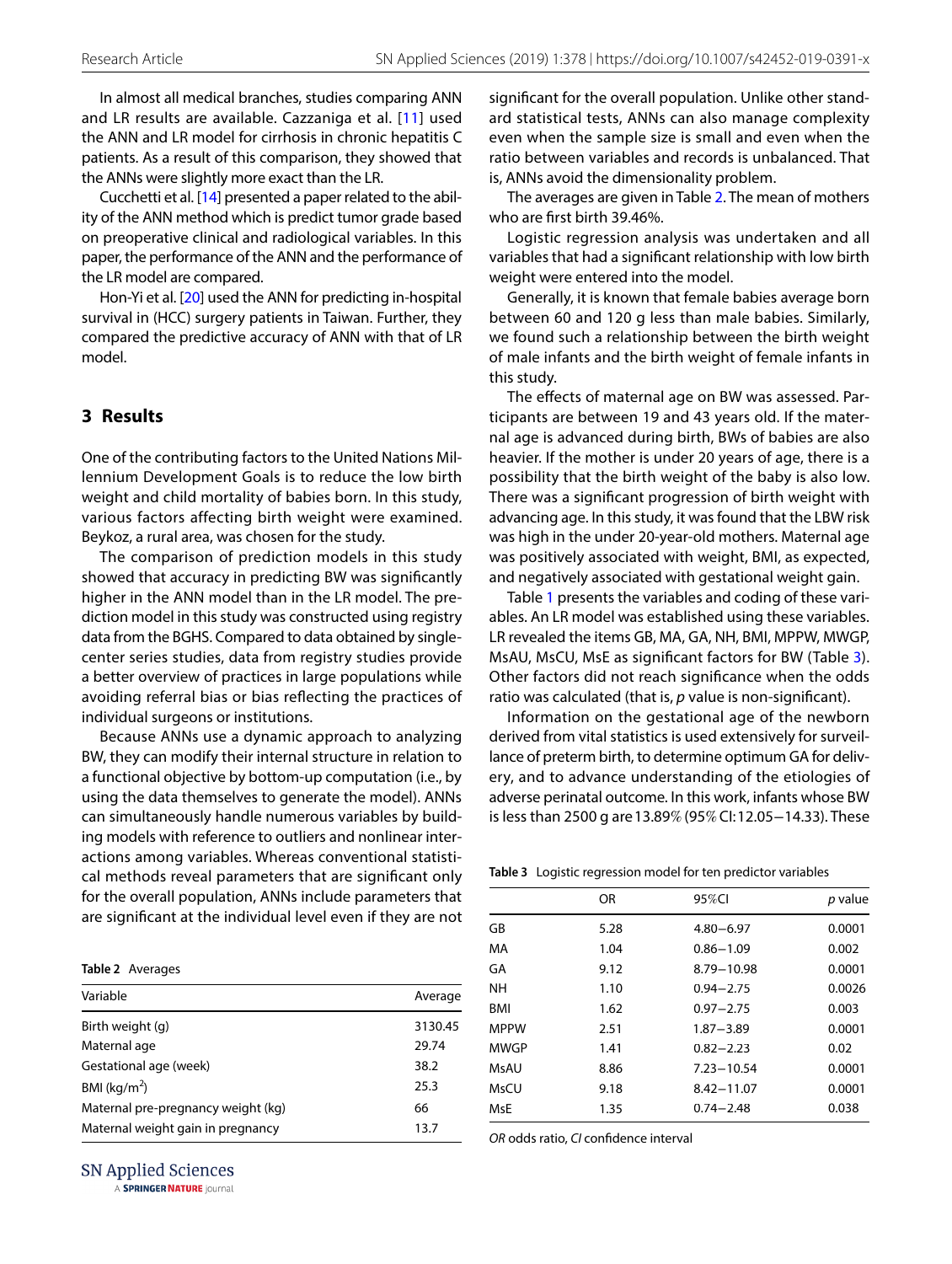babies were born between 34 and 37 weeks. This data set showed that there was a close relationship between gestational age and birth weight.

Malnutrition during pregnancy is one of the most important causes of LBW. NH can also vary according to cultures. The IL of people in the selected region for this study is not low. However, the rural life style of the region has an important impact on nutrition. Although nutritional resources are more organic than urban life, irregular and unhealthy nutrition is very common. From the analysis on the dataset of this study, it was seen that the irregular NH was the efect on the BW. It was found that 22.2% of the mothers were fed irregularly before and during pregnancy. When irregularly fed women gave birth, the infants were found to have 41.6% LBW, 33.3% (OW) and 25.1% normal weight (NW).

Pre-pregnancy health status and BMI afect weight gain during pregnancy. The study was carried out according to the BP values categorized by the World Health Organization [[44](#page-8-1)]. It used metric units (kilograms and meters) to calculate the BMIs. For BMI $\geq$  30, Obese Class was evaluated as a single class. As can be seen from Table [3,](#page-5-1) there is a signifcant relationship between BMI and BW.

If the weight is normal before pregnancy, it is recommended to gain weight between 11 and 15 kg during pregnancy [[45\]](#page-8-28). The subject of MWGP and its efect on BW is of tremendous interest. Most studies on this subject since the 70's have focused on poor MWGP and its

<span id="page-6-0"></span>**Table 4** ANN inputs and AuROC curves of ANNs

|      | AuROC | SD    |
|------|-------|-------|
| CDS  | 0.941 | 0.012 |
| GB   | 0914  | 0.012 |
| МA   | 0.917 | 0.018 |
| GA   | 0.940 | 0.012 |
| Gr   | 0.913 | 0.015 |
| Par  | 0.910 | 0.015 |
| NΗ   | 0.930 | 0.016 |
| IPI  | 0.925 | 0.015 |
| BMI  | 0.932 | 0.016 |
| MPPW | 0.936 | 0.013 |
| MWGP | 0.930 | 0.014 |
| MsAU | 0.937 | 0.012 |
| MsCU | 0.934 | 0.012 |
| MD   | 0.904 | 0.017 |
| MsE  | 0.923 | 0.016 |
| FsF  | 0.911 | 0.017 |
| MsWS | 0.912 | 0.017 |
| IL   | 0.910 | 0.018 |

*CDS* complete data set, *AuROC* area under receiver operating characteristic, *SD* standard deviation

contribution to producing LBW infants. Once this became well established, a trend toward recommendation of increased MWGP began. This was in sharp contrast to earlier recommendations, which had emphasized restriction of excessive weight gain [[12](#page-8-29)]. In our model, MWGP as data is closely related to BW. Less than half of women had adequate gestational weight gain.

Smoking is the second most common cause of death in the world. Increasing cigarette consumption in the female population in a society also ascends the risk of pregnancy related to cigarette smoking [\[1](#page-7-3), [10](#page-8-30), [13](#page-8-31), [19](#page-8-32), [29](#page-8-33), [38](#page-8-34)]. The most consistent fnding associated with maternal smoking during pregnancy is LBW. Most studies fnd a diference of 200–250 g between babies of mothers who smoke and those who do not. In the data set examined, among participants, 9.6% of women aged 19−25 years and 7.9% of women over 25 years of age are smoking while pregnant. It has been observed that cigarette smoking has a signifcant efect on the BW in pregnancy.

Alcohol use can result in harm not only to the drinker, but also to other individuals associated with the drinker. Alcohol use during pregnancy has been established as a risk factor for adverse pregnancy outcomes including stillbirth, spontaneous abortion, premature birth, intrauterine growth retardation, and LBW. Mothers who use alcohol in pregnancy are 12%, in this study. 69% of the mothers who used alcohol were found irregular NH. As expected, there was a relationship between alcohol consumption and BW in the model.

Preterm or LBW are often encountered in women considered to be of lower socioeconomic status [[7,](#page-8-35) [9](#page-8-36), [17](#page-8-37), [33](#page-8-38), [34,](#page-8-39) [39](#page-8-40)]. In our study, maternal education level and LBW relation was determined as 4.63%. Further, maternal education was positively associated with weight, and BMI was positively associated with weight.

Socioeconomic disadvantage does not cause low birth weight directly. However, socioeconomic disadvantage can limit access to medical care, restrict nutrition during pregnancy, produce stress, and result in behaviors and maladaptive coping strategies such as teenager pregnancy, smoking, and drug use that do exert direct biological afects on BW. According to the model established in this study, there was no signifcant relationship between BW and variables of gravida, parity, inter-pregnancy interval, mode of delivery, father's education and mother's working status, income level. For example, it is known that people in the region where we work do not have a very bad income level. However, the efects of the rural lifestyle and the consumption habits infuence the birth weight. In other words, the income level is not efective if the babies born in this region are LBW.

The resulting areas under the ROC curves refecting each ANN's performances are given in Table [4.](#page-6-0) Table [5](#page-7-4) shows that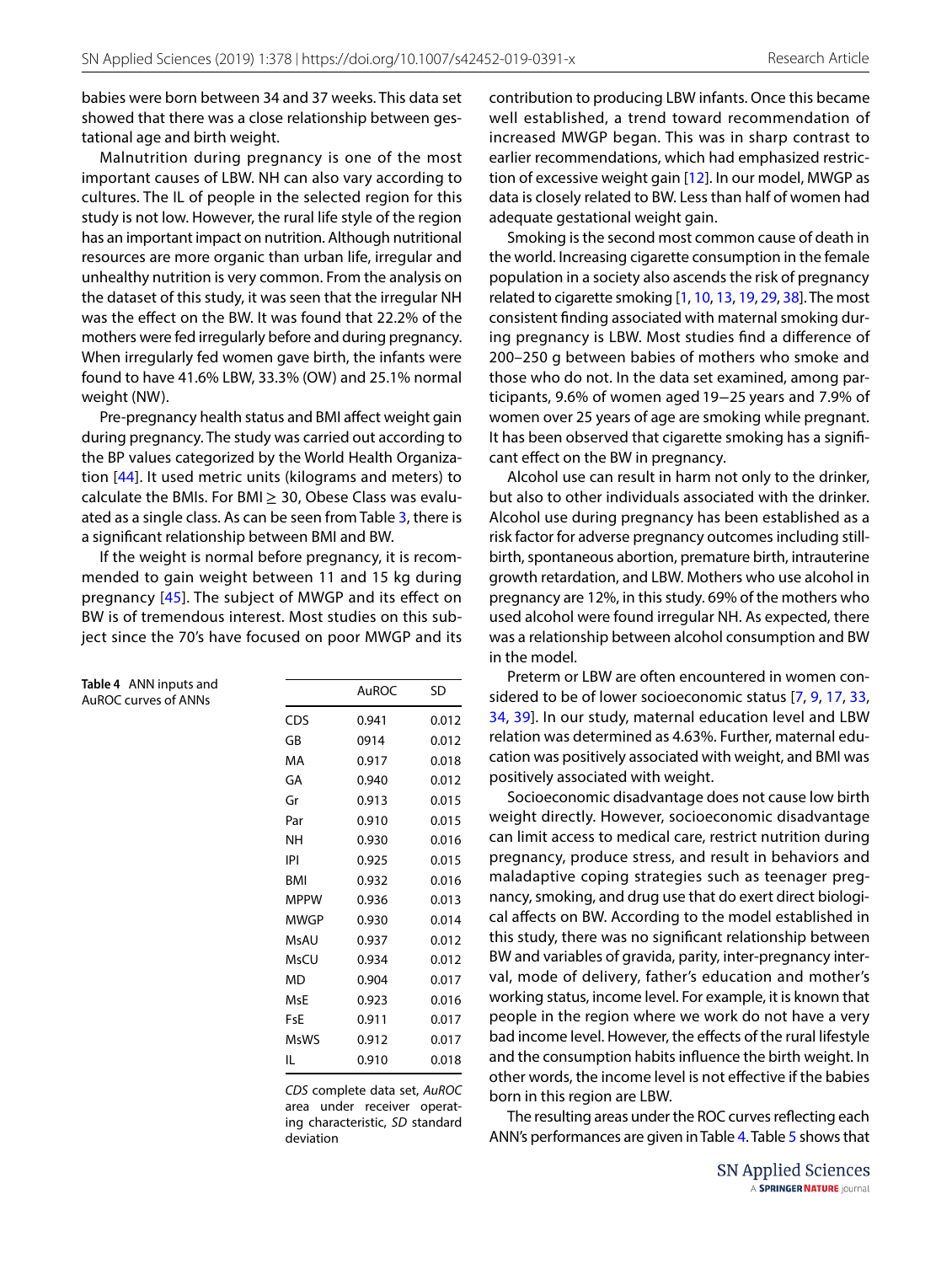<span id="page-7-4"></span>**Table 5** Comparison of prediction accuracy of ANN and LR

|                                        | Specificity (%)     |                     |                     |                     |  |
|----------------------------------------|---------------------|---------------------|---------------------|---------------------|--|
|                                        | 80                  | 85                  | 90                  | 95                  |  |
| ANN Sensitivity<br>(%) With (95%<br>Cl | $96.4(88.1 - 97.6)$ | $93.9(84.1 - 98.2)$ | $88.4(76.3 - 92.6)$ | $70.2(55.8 - 85.9)$ |  |
| LR Sensitivity<br>(%) With (95%<br>CI) | 89.8 (80.2-93.9)    | $83.4(70.5 - 91.7)$ | $72.6(57.4 - 83.2)$ | $50.7(33.1 - 69.0)$ |  |
| <i>p</i> value                         | 0.033               | 0.014               | 0.004               | 0.001               |  |

*CI* confdence interval

when adjusted for a specificity level of 80, 85, 90, or 95%, in terms of sensitivity, the predictions of the ANN were signifcantly better than the logistic regression model.

As can be seen from Fig. [3](#page-4-0), the area under the receiver operating characteristic (AuROC) curve 0.941  $(SD = 0.0012)$  for ANN and 0.909  $(SD = 0.019)$  for LR model. That is, the performance of ANN seems to be signifcantly better than the performance of LR.

The ANN approach is apparently superior to linear regression for describing systems. The ANNs may be trained with data acquired in various contexts and can consider local expertise, diferences, and other variables with uncertain effects on outcome.

# **4 Conclusion**

The aim of this work was to compare the prediction classification efficiency of ANN and LR in predicting BW. It has been seen that ANN gives more accurate results than LR when estimating BW.

If choose *p* value as signifcance at 5% statistical level, values below 5% are significant and those with high coefficient absolute values infuence more the outcome of interest.

Depending on the purpose of the analysis to be performed or the characteristics of the data collected for this purpose, the model to be selected may be more appropriate than another model. The main purpose of model development is to examine the causal relationship between independent and dependent variables. In such a study, the frst option is usually the LR. If the main purpose is outcome classifcation and considerable mutually efects or complicated nonlinearities exist in the data set, then using the ANN can be especially benefcial. In addition, it requires less adjective statistical training and can be improved using multiple diferent training algorithms. A constraint of NN models is that standardized coefficients and odds ratios corresponding to each variable cannot be easily computed and offered as they are in regression models.

ANN is very powerful as a method. That is, ANN does not need a high level of operator decision. Therefore, it uses a sophisticated nonlinear model to attain high classification performance. Moreover, logistic regression may constitute many sets of models that yield similar performances, and the operator will need to make intellectual decisions to select the best models.

In our work, both ANN and LR performed well. However, when compared numerically, it appears that the performance of the ANN is higher than that of the LR model (ANN 0.941, LR 0.909). That is, although the ANN value is greater than the LR value, these results are very close to each other. This shows us that in terms of their classification ability, these two methods are approximately equal to each other.

The results we have seen in our study show that in the medical diagnosis, neither model can change the other. Both models can be used as a complement to help with decision-making. Both models have the potential to help physicians with respect to understanding BW risk factors, risk estimation.

**Data availability** The data used to support the fndings of this study are available in the author. The author is ready to share on request.

## **Compliance with ethical standards**

**Conflict of interest** The author(s) declare that they have no competing interests.

# **References**

- <span id="page-7-3"></span>1. Agrawal A, Scherrer JF, Grant JD, Sartor C, Pergaida ML, Duncan AE et al (2010) The effects of maternal smoking during pregnancy on ofspring outcomes. Prev Med 50:13–18
- <span id="page-7-0"></span>2. Amato F, Lopez A, Pena-Mendez AM, Vanhara P, Hampl A, Havel J (2013) Artifcial neural networks in medical diagnosis. J Appl Med 11(2):47–58
- <span id="page-7-1"></span>3. Austin PC, Merlo J (2017) Intermediate and advanced topics in multilevel logistic regression analysis. Stat Med 36:3257–3277
- <span id="page-7-2"></span>4. Ayer T, Chhatwal J, Alagoz O, Kahn CE, Woods RW, Burnside ES (2010) Comparison of logistic regression and artifcial neural network models in breast cancer risk estimation. RadioGraphics 30(2):13–22